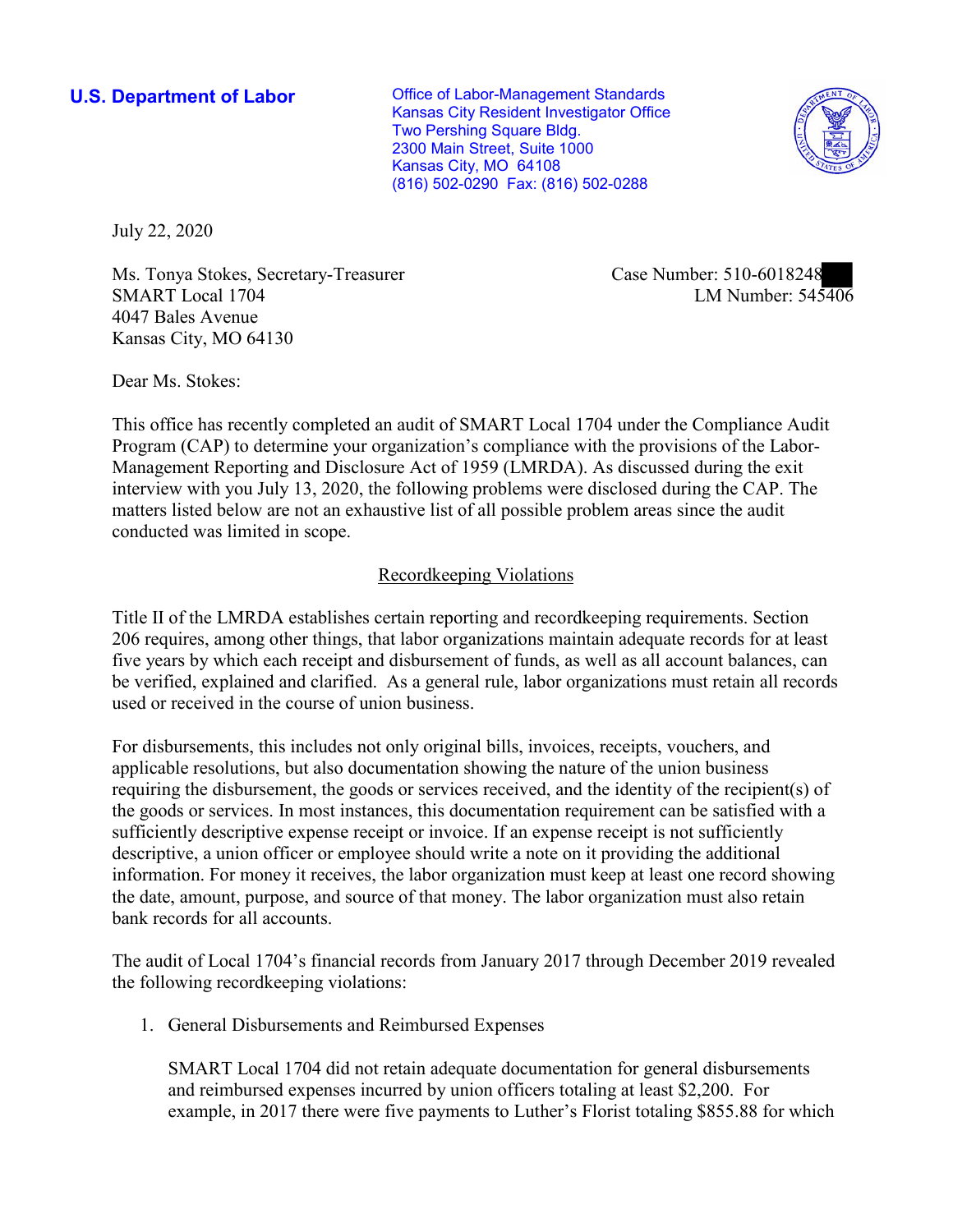documentation to support reimbursements to officers totaling at least \$150. there were no support documents; in May 2019 there was a check to Sam's Club for \$250.86 that was missing support documentation; and the union did not retain adequate

 all disbursements. The president and treasurer (or corresponding principal officers) of As noted above, labor organizations must retain original receipts, bills, and vouchers for your union, who are required to sign your union's LM report, are responsible for properly maintaining union records.

2. Reimbursed Auto Expenses

Union officers who received reimbursement for business use of their personal vehicles did not retain adequate documentation to support payments to them totaling at least \$157. The union must maintain records which identify the dates of travel, locations traveled to and from, and number of miles driven. The record must also show the business purpose of each use of a personal vehicle for business travel by an officer or employee who was reimbursed for mileage expenses.

3. Lost Wages

Local 1704 did not retain adequate documentation for lost wage reimbursement payments to union officers totaling at least \$1,254. The union must maintain records in support of lost wage claims that identify each date lost wages were incurred, the number of hours lost on each date, the applicable rate of pay, and a description of the union business conducted. The OLMS audit found that Local 1704 maintained lost time vouchers but in these circumstances did not complete the voucher with all the required information.

 that contained a sample of an expense voucher Local 1704 may use to satisfy this During the exit interview, I provided a compliance tip sheet, *Union Lost Time Payments*, requirement. The sample identifies the type of information and documentation that the local must maintain for lost wages and other officer expenses.

4. Meeting Minutes not Maintained for 2018

During the audit, you advised OLMS that you had recorded meeting minute notes for 2018, but were unable to locate them for the audit. Minutes of all membership or executive board meetings must be maintained to report any disbursement authorizations made at those meetings.

 Based on your assurance that Local 1704 will retain adequate documentation in the future, OLMS will take no further enforcement action at this time regarding the above violations.

## Reporting Violations